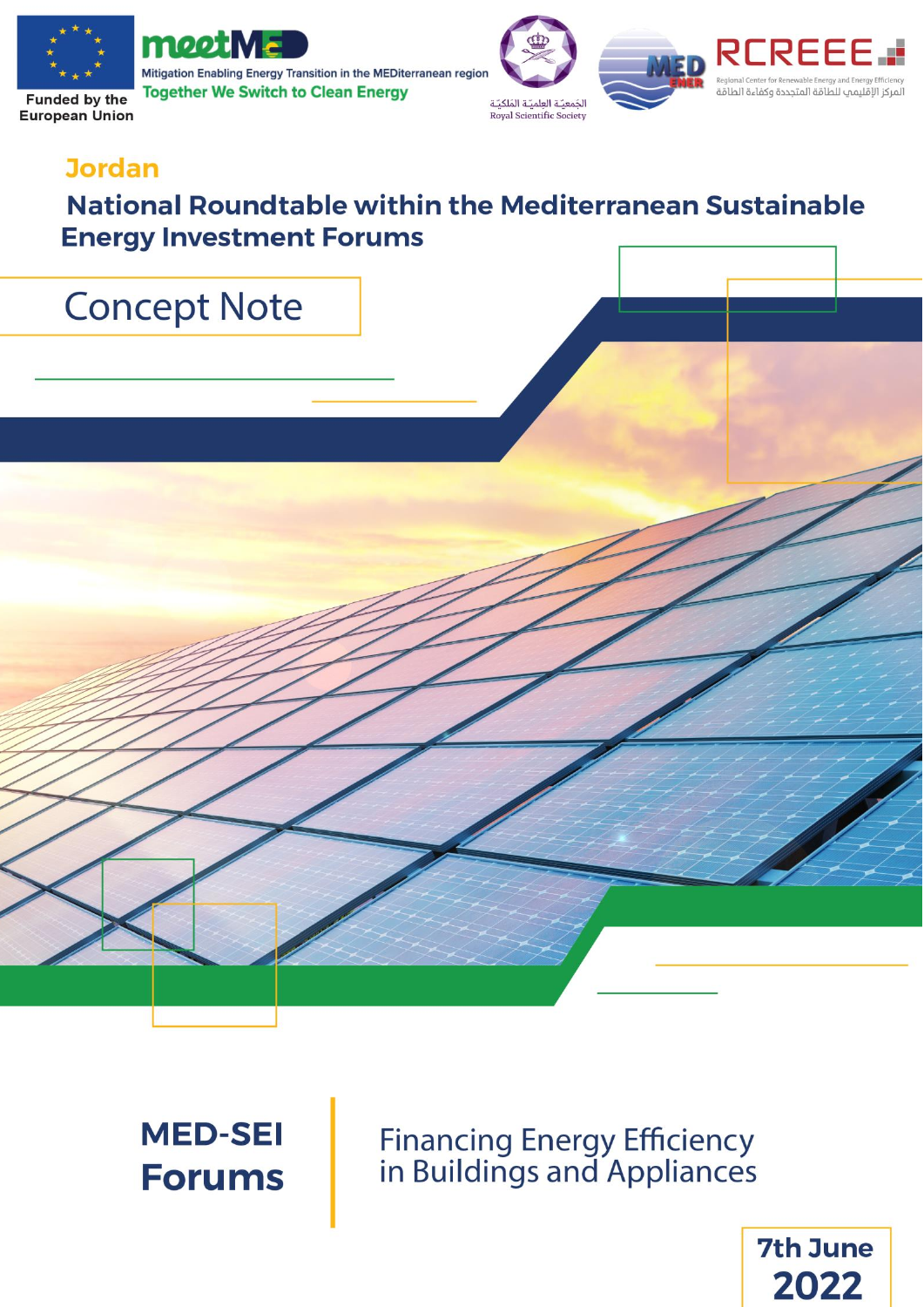







Due to the growing commitment to make the energy sector more sustainable and efficient, several initiatives have been developed in the meetMED target countries to promote the energy transition through regional cooperation. Despite the improvement in energy efficiency levels in the building and appliance sectors thanks to the implementation of the new policies and measures, bottlenecks are still present, and several actions need to be carried out to overcome them. Identify and address these bottlenecks was one of the objectives of meetMED I (2018-2020), which pointed out recommended actions to be implemented, such as:

- have an adequate legal and regulatory framework, for energy efficiency measures and for green building standard;
- **·** implement energy prices reforms, financial incentives;
- develop effective mechanisms for measuring, controlling and monitoring the policy measures
- support and finance EE and RE projects for the key actors;
- exchange good practices for financing energy efficiency and renewable energy projects;
- raise awareness and building the capacity needed to disseminate good solutions at the regional level

Starting from these recommendations, the second phase of meetMED (2021-2024) aims at strengthening the implementation of energy efficiency measures and improving countries' energy mix focusing on building and appliances' sectors through, multi-actor and inclusive approach at local and regional levels.

Using the successful experience of Sustainable Energy Investment Forums in Europe as reference, meetMED aims at establishing a series of **national roundtables bringing together** banks, financial partners, public authorities and all stakeholders involved in delivering investments in sustainable energy in order to:

- Map and engage **all relevant public and private stakeholders** in the reference country.
- Map relevant financial tools, measures, initiatives in the reference country.
- Improve the **visibility of existing public funds.**
- Discuss how to **enhance the access to finance** for energy efficiency projects and overcome current **barriers**.
- Present **good practices** and **innovative funding mechanisms** addressed to both **buildings** and **appliances**. Discuss ways to replicate and scale up them.
- **Example 1 Identify projects that could be funded** thanks to the project technical assistance.
- **Establish a permanent and high-level national platform** of discussion and exchange of information, experiences and good practices.

The National Roundtable in Jordan - MED SEI Forums will kick off the series of 5 national roundtables organised within the MED SEI Forums, setting up an example to be replicated by the other countries. The participants nominated by their institutions and firms will become members of the first National SEI Network to be facilitated by NERC.

The **main stakeholders** that **could be** involved are:

- − Ministries of Finance
- − Ministries of Commerce and Investment
- − Energy agencies
- − Trade and Industrial Chambers
- − Industrial & commercial association